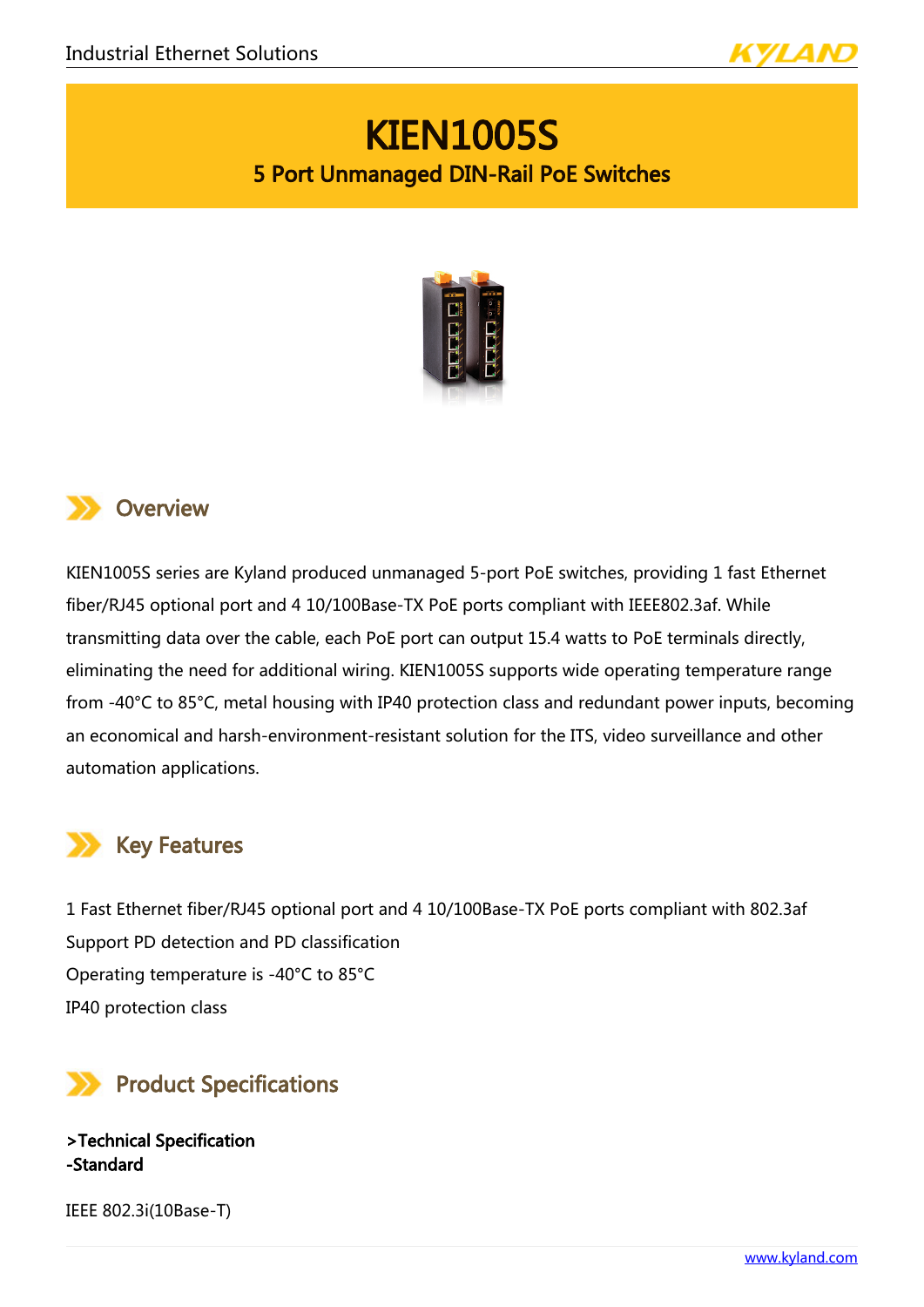

IEEE 802.3u(100Base-TX and 100Base-FX) IEEE802.3af (PoE)

#### -Switch Properties

MAC Table: 2K Packet Buffer: 1Mbit Packet Forwarding Rate: 0.8Mpps Switching Delay:<10μs

#### -Interface

Fast Ethernet Port: 100Base-FX, SM/MM, SC/ST/FC connector 10/100Base-T(X), RJ45port 802.3af PoE Port: Each PoE port provides max 15.4W feed power V+ for pin 1, 2 and V- for pin 3, 6 (End-Span PSE)

#### -LED

LEDs on Front Panel: Power LED:PWR1,PWR2 Interface LED:Link/ACT PoE Status LED: POE

#### -Power Requirements

Power Input: 48VDC (45-57VDC) Power Terminal: 5-pin 5.08mm-spacing plug-in terminal block Power Consumption:<3W (no PD), <65W (full PD) PoE overload protection: Support Reverse protection: Support Redundancy protection: Support

#### -Physical Characteristics

Housing: Metal Cooling: Natural convection, fanless Protection Class: IP40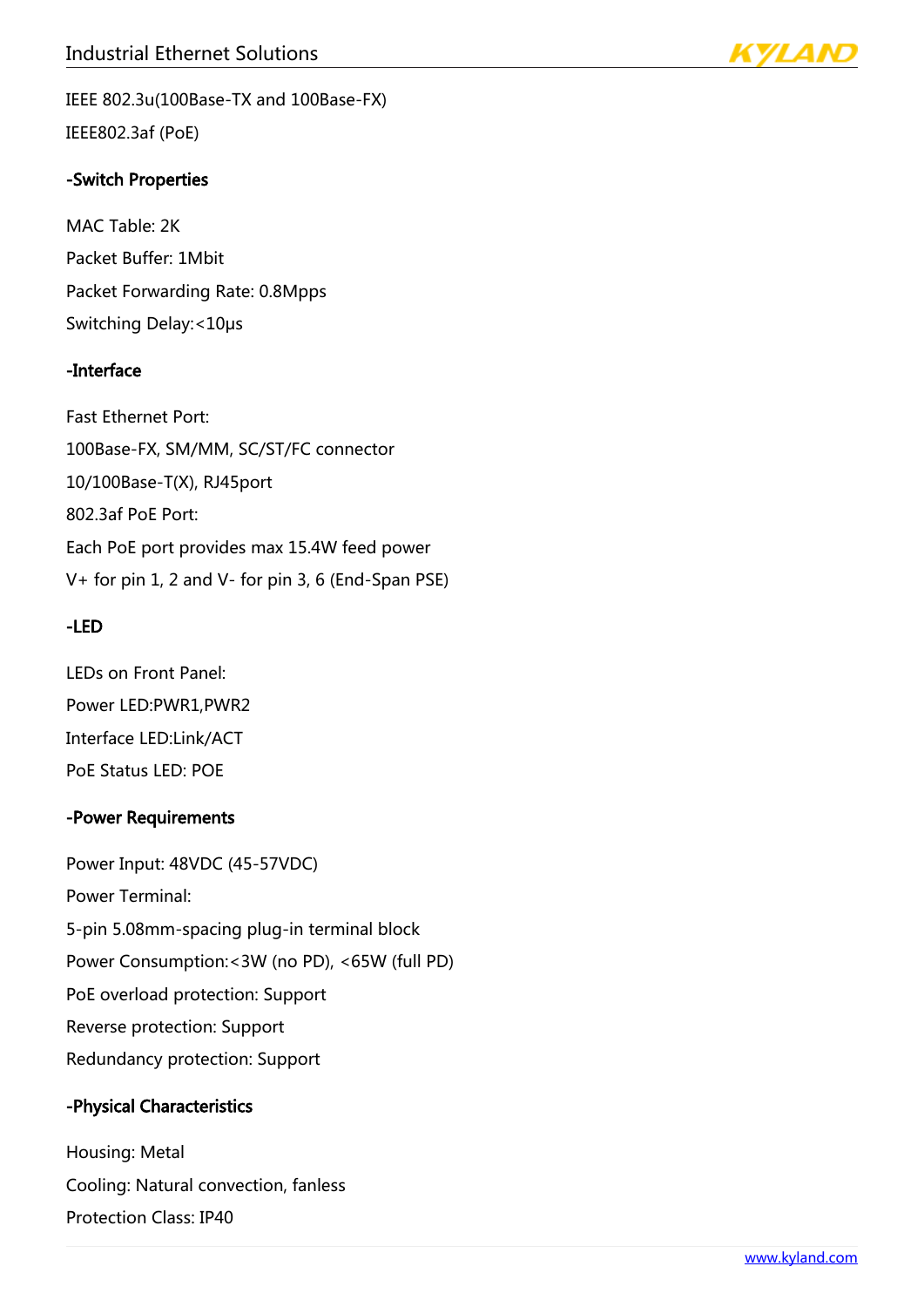### Industrial Ethernet Solutions



Dimension:

30mm×115mm×91.5mm (W×H×D) Weight: 0.46Kg Mounting: DIN-Rail or Panel Mounting

#### -Environmental Limits

Operating Temperature: -40°C to +85°C Storage Temperature: -40°C to +85°C Ambient Relative Humidity: 5-95% (non-condensing)

#### -Quality Assurance

MTBF: 338,100 hrs Warranty: 5 years

#### -Industry Standard

EMI: FCC CFR47 Part 15,EN55022/CISPR22,Class A EMS: IEC61000-4-2(ESD) ±6KV(contact):±8KV(air) IEC61000-4-3(RS) 10V/m(80MHz– 2GHz) IEC61000-4-4(EFT) Power Port:±2KV IEC61000-4-5(Surge) Power Port:±1KV/DM, ±2KV/CM; IEC61000-4-6(CS) 10V(150kHZ–80MHz) Machinery: IEC60068-2-27 (Vibration) IEC60068-2-32 (Shock) IEC60068-2-6 (Free Fall)

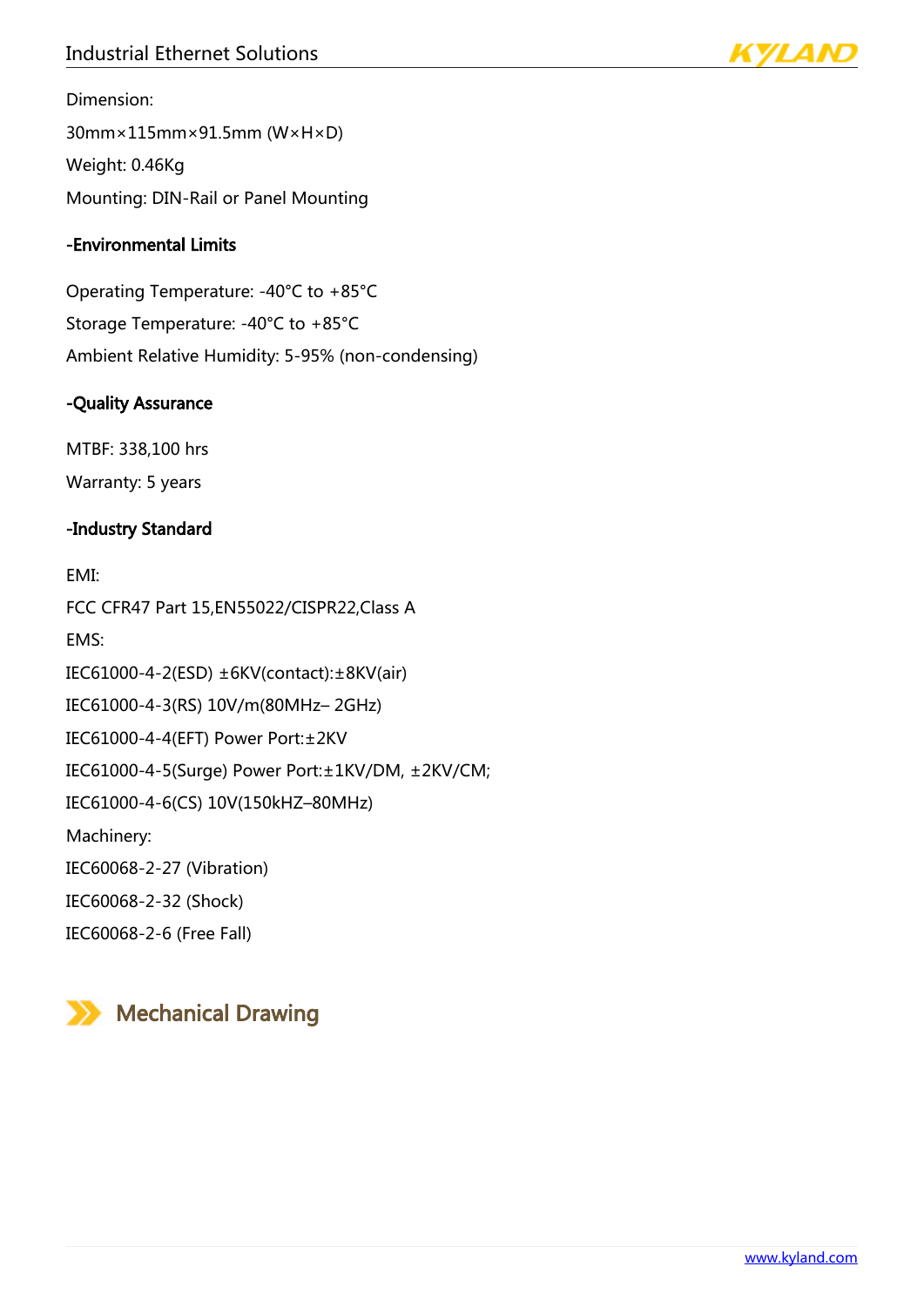

### **DIN Rail Mounting**



## **Panel Mounting**





KIEN1005S-Ports-Connector-PS1-PS2 Ports